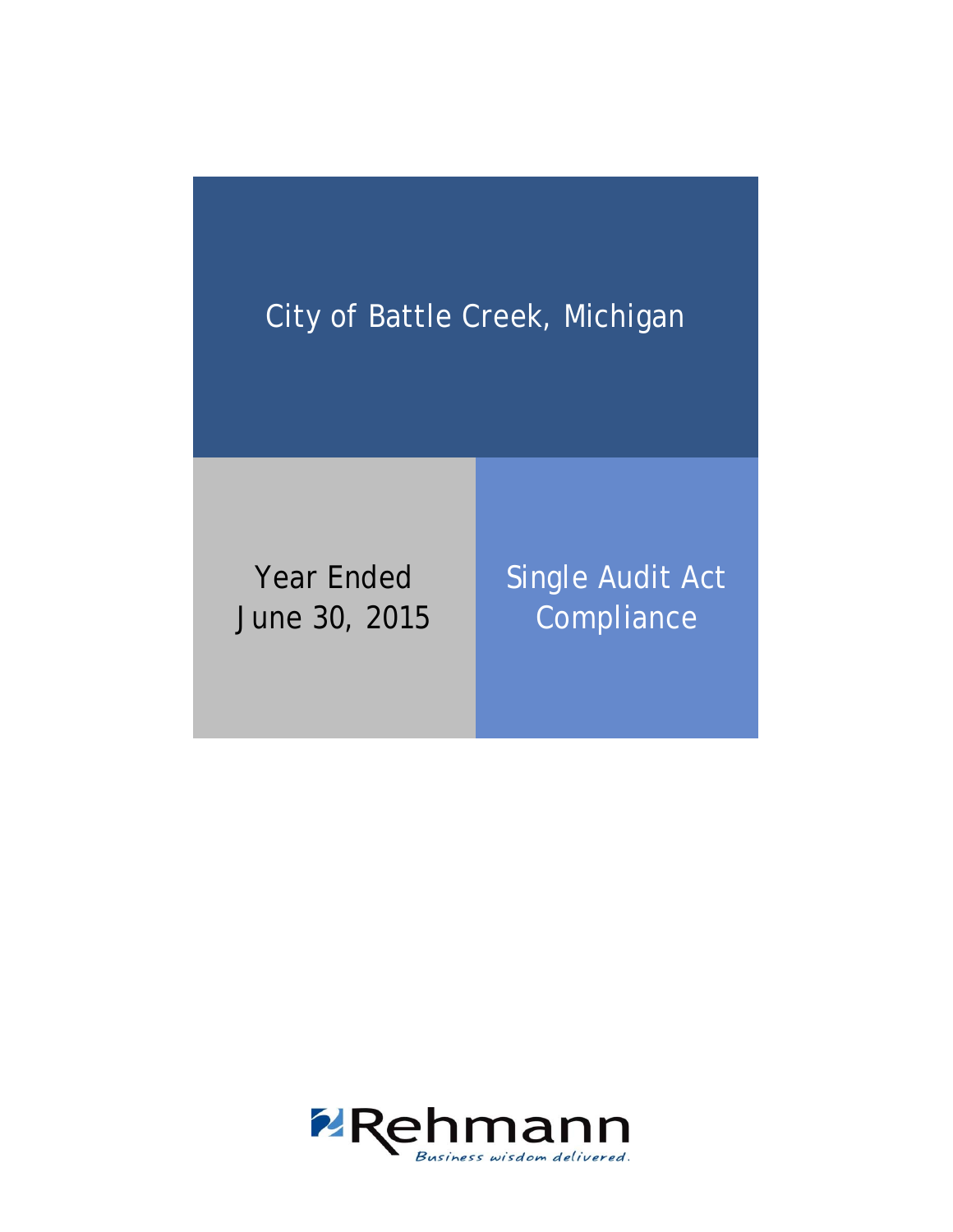## **Table of Contents**

|                                                                                                                                                                                                                             | Page |
|-----------------------------------------------------------------------------------------------------------------------------------------------------------------------------------------------------------------------------|------|
| Independent Auditors' Report on the Schedule of Expenditures<br>of Federal Awards Required by OMB Circular A-133                                                                                                            |      |
| Schedule of Expenditures of Federal Awards                                                                                                                                                                                  | 2    |
| Notes to Schedule of Expenditures of Federal Awards                                                                                                                                                                         | 4    |
| Independent Auditors' Report on Internal Control over<br>Financial Reporting and on Compliance and Other Matters<br>Based on an Audit of Financial Statements Performed in<br>Accordance with Government Auditing Standards | 6    |
| Independent Auditors' Report on Compliance for Each Major<br>Federal Program and on Internal Control Over Compliance<br>Required by OMB Circular A-133                                                                      | 8    |
| Schedule of Findings and Questioned Costs                                                                                                                                                                                   | 10   |
| Summary Schedule of Prior Audit Findings                                                                                                                                                                                    | 12   |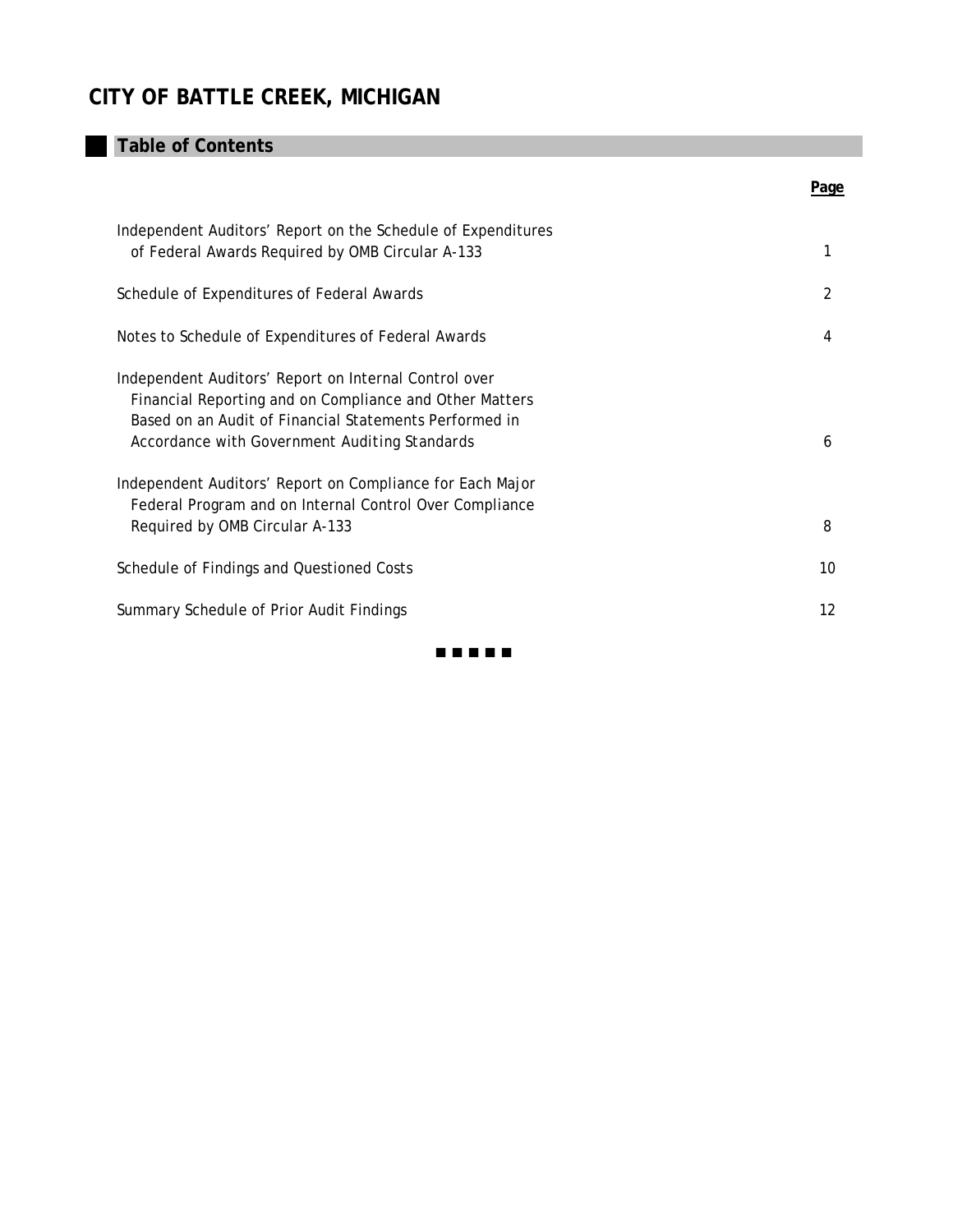

**Rehmann Robson**

675 Robinson Rd. Jackson, MI 49203 Ph: 517.787.6503 Fx: 517.788.8111 rehmann.com

## **INDEPENDENT AUDITORS' REPORT ON THE SCHEDULE OF EXPENDITURES OF FEDERAL AWARDS REQUIRED BY OMB CIRCULAR A-133**

December 22, 2015

 Honorable Mayor and Members of the City Commission City of Battle Creek, Michigan

We have audited the financial statements of the governmental activities, the business-type activities, the aggregate discretely presented component units, each major fund, and the aggregate remaining fund information of the *City of Battle Creek, Michigan* (the "City") as of and for the year ended June 30, 2015, and the related notes to the financial statements, which collectively comprise the City's basic financial statements. We issued our report thereon dated December 22, 2015, which contained unmodified opinions on those financial statements. Our audit was conducted for the purpose of forming opinions on the financial statements that collectively comprise the basic financial statements. The accompanying schedule of expenditures of federal awards is presented for purposes of additional analysis as required by OMB Circular A-133 and is not a required part of the basic financial statements. Such information is the responsibility of management and was derived from and relates directly to the underlying accounting and other records used to prepare the basic financial statements. The information has been subjected to the auditing procedures applied in the audit of the basic financial statements and certain additional procedures, including comparing and reconciling such information directly to the underlying accounting and other records used to prepare the basic financial statements or to the basic financial statements themselves, and other additional procedures in accordance with auditing standards generally accepted in the United States of America. In our opinion, the schedule of expenditure of federal awards is fairly stated in all material respects in relation to the basic financial statements as a whole.

Rehmann Lobam LLC

Rehmann is an independent member of Nexia International.

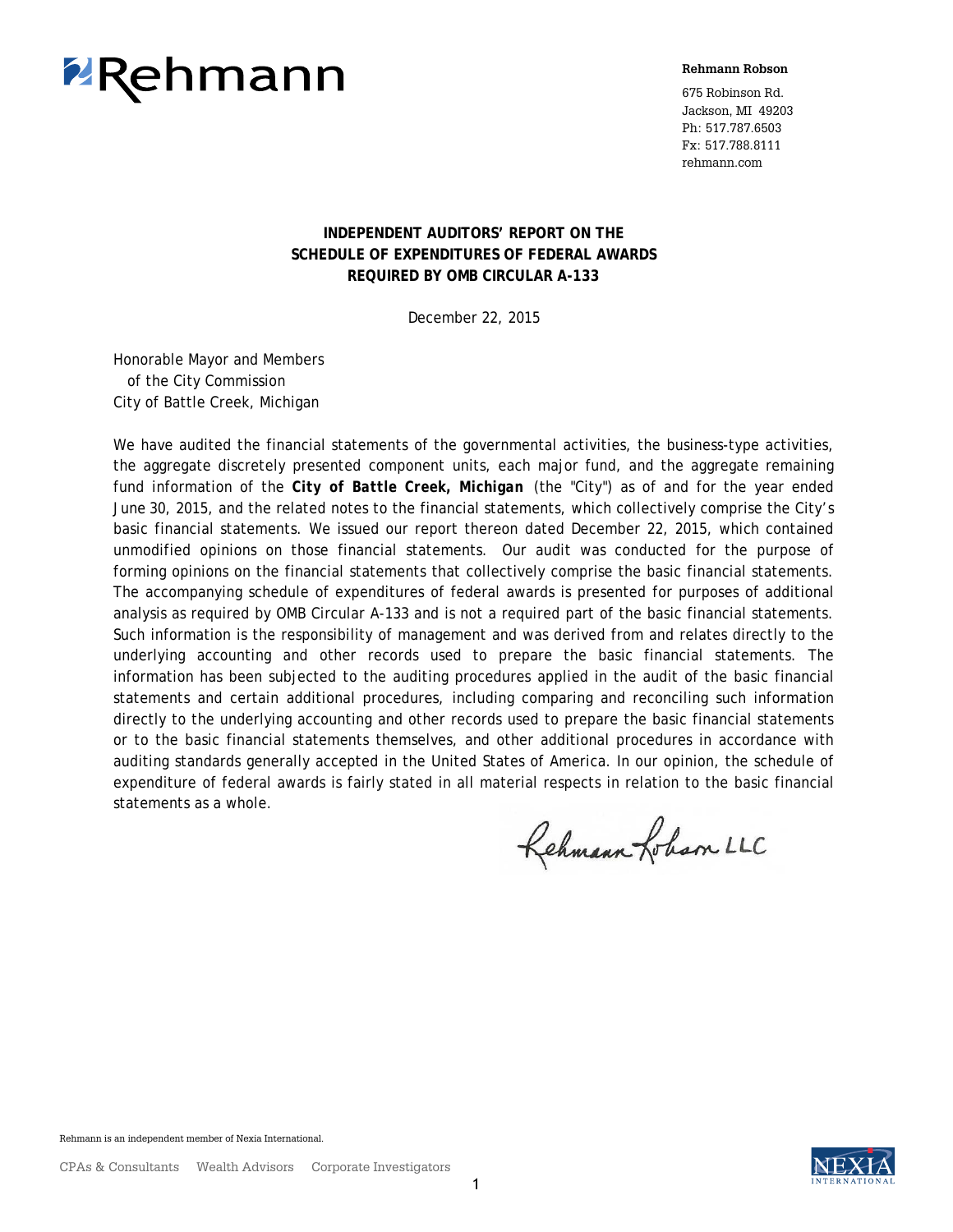### **Schedule of Expenditures of Federal Awards**

For the Year Ended June 30, 2015

|                                                         | <b>CFDA</b> | Passed      | Pass-through /        | Federal       |
|---------------------------------------------------------|-------------|-------------|-----------------------|---------------|
| Federal Agency / Cluster / Program Title                | Number      | Through     | <b>Grantor Number</b> | Expenditures  |
| U.S. Department of Housing and Urban Development        |             |             |                       |               |
| Community Development Block Grant/Entitlement Grant:    |             |             |                       |               |
| Community Development Block Grant 2013/2014             | 14.218      | Direct      | B-13-MC-26-0002       | \$<br>315,788 |
| Community Development Block Grant 2014/2015             | 14.218      | Direct      | B-14-MC-26-0002       | 769,838       |
|                                                         |             |             |                       | 1,085,626     |
| Home Investment Partnership:                            |             |             |                       |               |
| Program year 2012/2013                                  | 14.239      | Direct      | M-12-MC-26-0203       | 19,589        |
| Program year 2013/2014                                  | 14.239      | Direct      | M-13-MC-26-0203       | 54,825        |
| Program year 2014/2015                                  | 14.239      | Direct      | M-14-MC-26-0203       | 96,181        |
|                                                         |             |             |                       | 170,595       |
|                                                         |             |             |                       |               |
| Public and Indian Housing Drug Elimination              | 14.872      | <b>BCHC</b> | $-n/a-$               | 95,699        |
| Total U.S. Department of Housing and Urban Development  |             |             |                       | 1,351,920     |
| U.S. Department of Justice                              |             |             |                       |               |
| <b>Bulletproof Vest Grant Program:</b>                  |             |             |                       |               |
| Program year 2012                                       | 16.607      | Direct      | $-n/a-$               | 1,043         |
| Program year 2013                                       | 16.607      | Direct      | $-n/a-$               | 2,183         |
| Program year 2014                                       | 16.607      | Direct      | $-n/a-$               | 1,366         |
|                                                         |             |             |                       | 4,592         |
| Edward Byrne Memorial Justice Assistance Grant Program: |             |             |                       |               |
| 2011 Justice Assistance Grant                           | 16.738      | Direct      | 2011-DJ-BX-3107       | 42,078        |
| 2012 Justice Assistance Grant                           | 16.738      | Direct      | 2012-DJ-BX-0252       | 22,242        |
| 2013 Justice Assistance Grant                           | 16.738      | Direct      | 2013-DJ-BX-0602       | 10,855        |
| 2014 Justice Assistance Grant                           | 16.738      | Direct      | 2014-AJ-BX-0004       | 45,237        |
|                                                         |             |             |                       | 120,412       |
| Public Safety Partnership and Community Policing Grants | 16.710      | Direct      | 2009-RX-WX-0437       | 234,678       |
| Total U.S. Department of Justice                        |             |             |                       | 359,682       |

continued…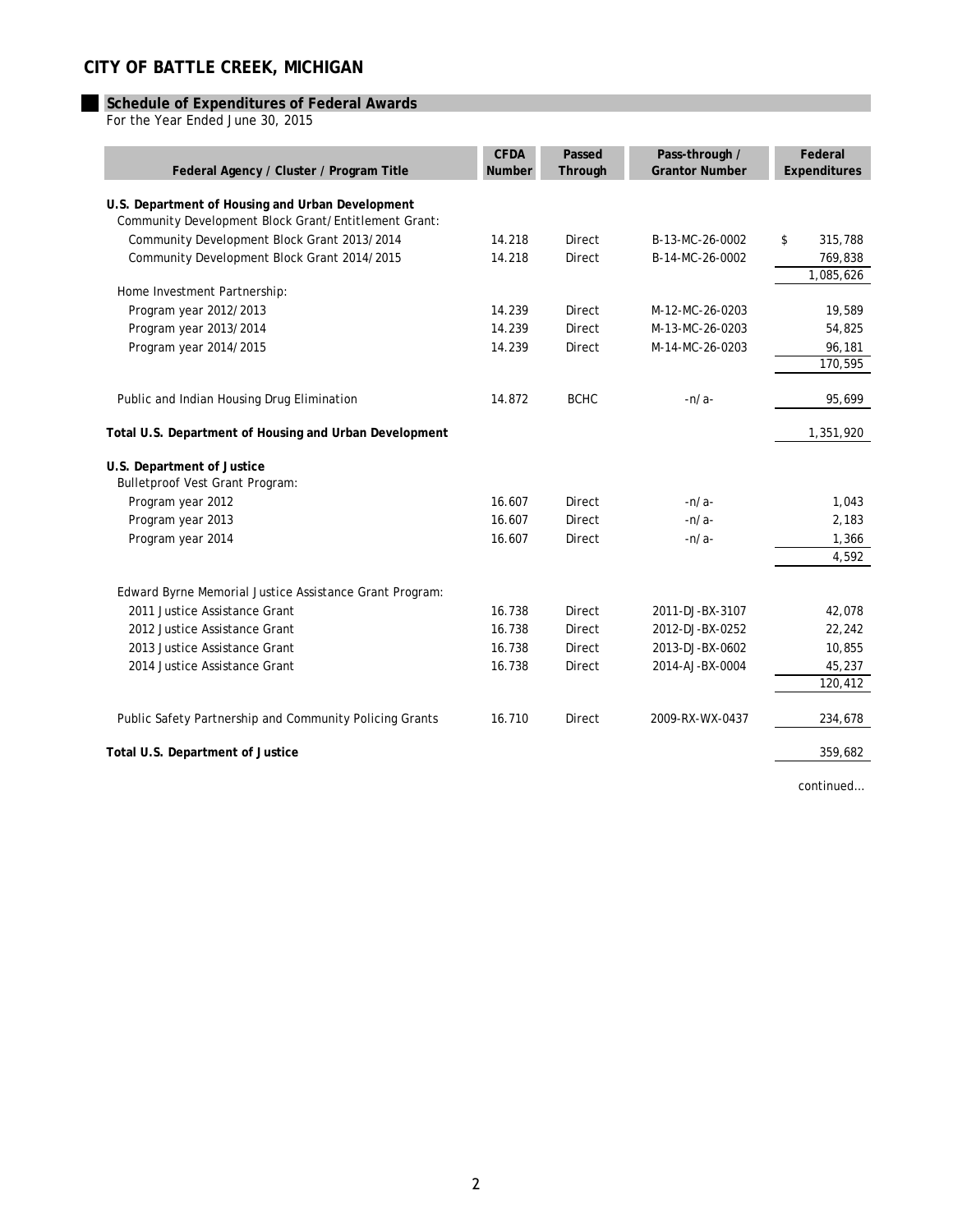## **Schedule of Expenditures of Federal Awards**

For the Year Ended June 30, 2015

I

| Federal Agency / Cluster / Program Title                        | <b>CFDA</b><br>Number | Passed<br>Through | Pass-through /<br><b>Grantor Number</b> | Federal<br>Expenditures |
|-----------------------------------------------------------------|-----------------------|-------------------|-----------------------------------------|-------------------------|
| U.S. Department of Transportation                               |                       |                   |                                         |                         |
| ARRA - Capital 2009                                             | 20.507                | Direct            | MI-96-X018-00                           | 33,398<br>\$            |
| Congestion Mitigation and Air Quality Improvement (CMAQ)        | 20.507                | Direct            | MI-95-X095-01                           | 120,000                 |
| FY 2013 - Surface Transportation                                | 20.507                | Direct            | MI-95-X096-00                           | 30,691                  |
| FY 2015 - 5307 Operating Assistance                             | 20.507                | Direct            | MI-90-X697-00                           | 1,024,784               |
| 2013 Section 5339 Bus and Bus Facilities Formula                | 20.526                | <b>MDOT</b>       | MI-34-0003-00                           | 38,658                  |
| 2014 Section 5339 Bus and Bus Facilities Formula                | 20.526                | <b>MDOT</b>       | MI-34-0003-02                           | 15,078                  |
|                                                                 |                       |                   |                                         | 1,262,609               |
| 2014 Section 5316 Job Access and Reverse Commute Program        | 20.516                | MDOT              | MI-37-X037-02                           | (4, 828)                |
| Total U.S. Department of Transportation                         |                       |                   |                                         | 1,257,781               |
| U.S. Environmental Protection Agency                            |                       |                   |                                         |                         |
| <b>Brownfields Assessment</b>                                   | 66.818                | Direct            | BF-00E01223-0                           | 116,824                 |
| <b>Brownfields RLF Grant</b>                                    | 66.818                | Direct            | BF-00E01158-0                           | 9,911                   |
|                                                                 |                       |                   |                                         | 126,735                 |
|                                                                 |                       |                   |                                         |                         |
| Capitalization Grants for Drinking Water State Revolving Funds: |                       |                   |                                         |                         |
| Program year 2013/2014                                          | 66.468                | <b>MDEQ</b>       | $-n/a-$                                 | 10,321                  |
| Program year 2014/2015                                          | 66.468                | <b>MDEQ</b>       | $-n/a-$                                 | 27,722                  |
|                                                                 |                       |                   |                                         | 38,043                  |
| Total U.S. Environmental Protection Agency                      |                       |                   |                                         | 164,778                 |
| U.S. Department of Homeland Security                            |                       |                   |                                         |                         |
| Emergency Management Performance:                               |                       |                   |                                         |                         |
| Program year 2013/14                                            | 97.042                | <b>MSP</b>        | EMW-2014-EP-00023-S01                   | 11,570                  |
| Program year 2014/15                                            | 97.042                | <b>MSP</b>        | EMW-2015-EP-00029-S01                   | 29,762                  |
|                                                                 |                       |                   |                                         | 41,332                  |
| 2011 Homeland Security Grant Program - SHSP                     | 97.067                | <b>MSP</b>        | $-n/a-$                                 | 18,953                  |
| 2012 Homeland Security Grant Program - SHSP                     | 97.067                | <b>MSP</b>        | $-n/a-$                                 | 18,585                  |
| 2013 Homeland Security Grant Program - SHSP                     | 97.067                | <b>MSP</b>        | $-n/a-$                                 | 46,230                  |
| 2014 Homeland Security Grant Program - SHSP                     | 97.067                | <b>MSP</b>        | $-n/a-$                                 | 2,355                   |
|                                                                 |                       |                   |                                         | 86,123                  |
|                                                                 |                       |                   |                                         |                         |
| 2013 Assistance to Firefighters Grant Program                   | 97.044                | Direct            | $-n/a-$                                 | 71,016                  |
| Total U.S. Department of Homeland Security                      |                       |                   |                                         | 198,471                 |
| U.S. Department of Health and Human Services                    |                       |                   |                                         |                         |
| Help America Vote Act - HAVA                                    | 93.617                | <b>MDS</b>        | $-n/a-$                                 | 2,520                   |
|                                                                 |                       |                   |                                         |                         |
| Total expenditures of federal awards                            |                       |                   |                                         | 3,335,152<br>\$         |
|                                                                 |                       |                   |                                         |                         |

concluded.

See notes to schedule of expenditures of federal awards.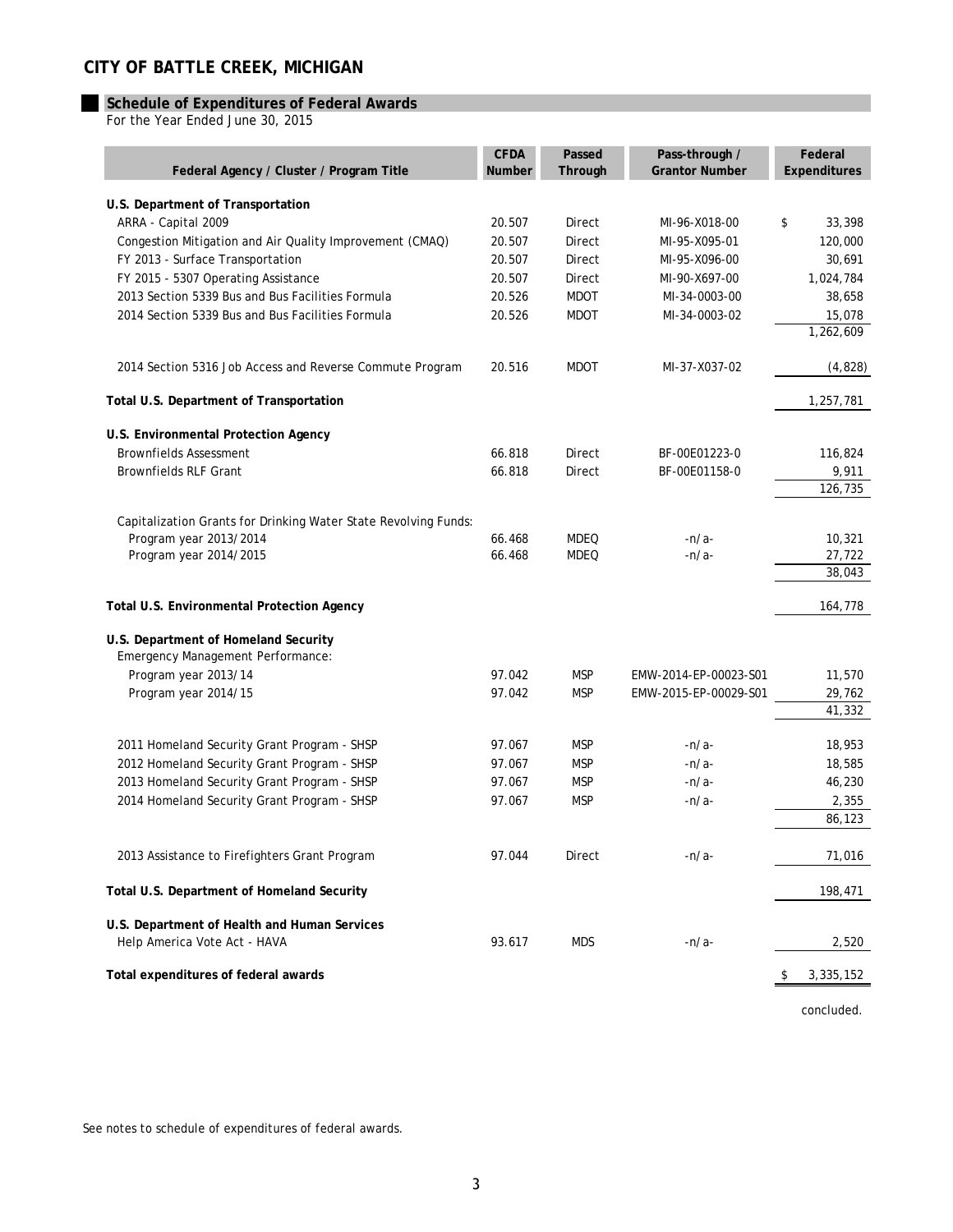## **Notes to Schedule of Expenditures of Federal Awards**

## **1. BASIS OF PRESENTATION**

The accompanying schedule of expenditures of federal awards (the "Schedule") includes the federal grant activity of the *City of Battle Creek, Michigan* (the "City") under programs of the federal government for the year ended June 30, 2015. The information in this Schedule is presented in accordance with the requirements of the Office of Management and Budget (OMB) Circular A-133, *Audits of States, Local Governments, and Non-Profit Organizations.* Because the Schedule presents only a selected portion of the operations of the City, it is not intended to and does not present the financial position, changes in net position or cash flows of the City.

The City's reporting entity is defined in Note 1 of the City's comprehensive annual financial report.

### **2. SUMMARY OF SIGNIFICANT ACCOUNTING POLICIES**

Expenditures reported on the Schedule are reported on the accrual and modified accrual basis of accounting based on fund type, which is described in Note 1 to the City's financial statements. Such expenditures are recognized following the cost principles contained in OMB Circular A-87, *Cost Principles for State, Local, and Indian Tribal Governments,* wherein certain types of expenditures are not allowable or are limited as to reimbursement. Negative amounts shown on the Schedule represent adjustments or credits made in the normal course of business to amounts reported as expenditures in prior years. Passthrough entity identifying numbers are presented where available.

### **3. PASS-THROUGH AGENCIES**

The City receives certain federal grants as subawards from non-federal entities. Pass-through entities, where applicable, have been identified in the Schedule with an abbreviation, defined as follows:

| Pass-through<br>Agency<br>Abbreviation | Pass-through Agency Name                     |
|----------------------------------------|----------------------------------------------|
|                                        |                                              |
| <b>BCHC</b>                            | <b>Battle Creek Housing Commission</b>       |
| <b>MDEO</b>                            | Michigan Department of Environmental Quality |
| <b>MDOT</b>                            | Michigan Department of Transportation        |
| <b>MDS</b>                             | Michigan Department of State                 |
| <b>MSP</b>                             | Michigan State Police                        |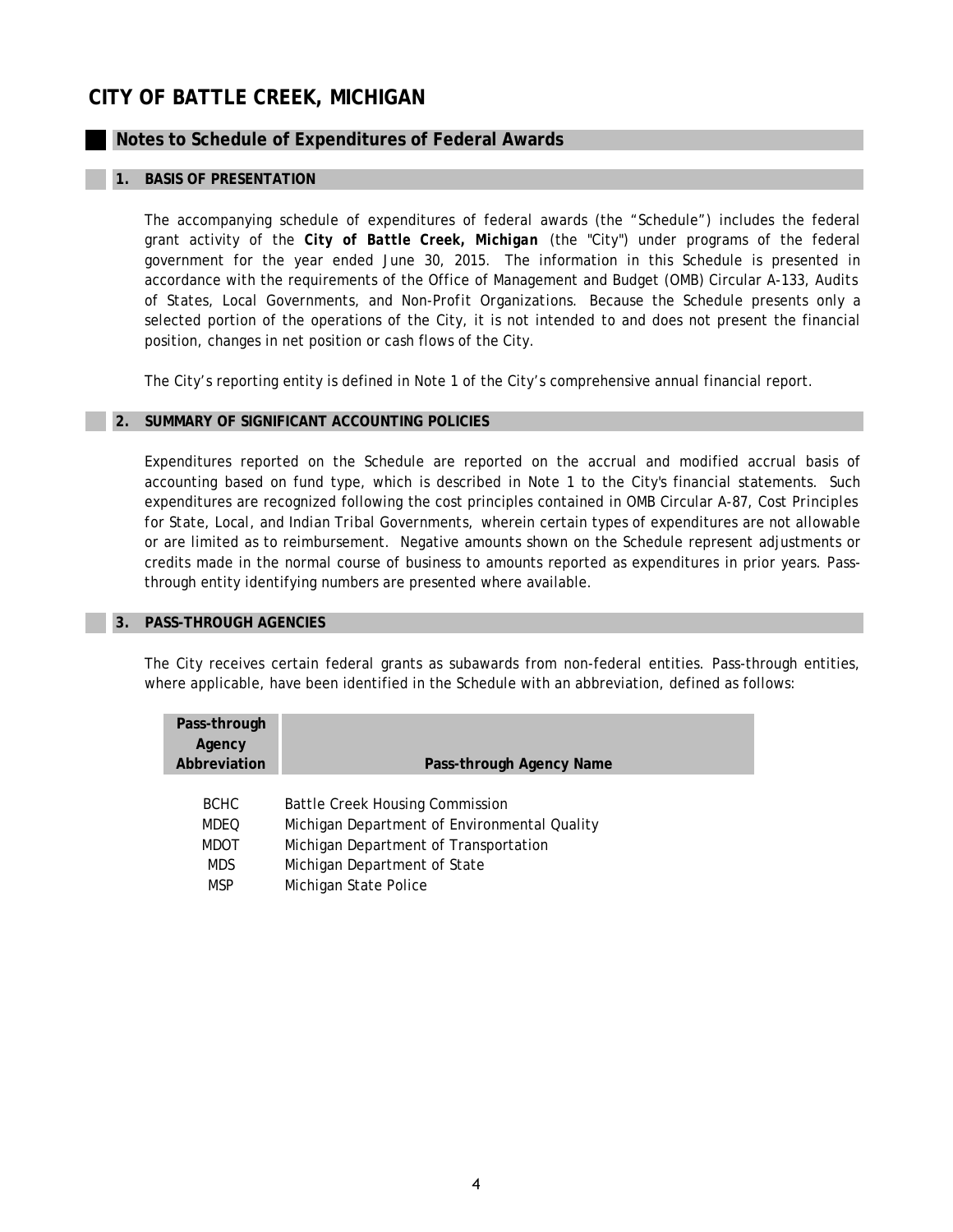## **Notes to Schedule of Expenditures of Federal Awards**

## **4. SUBRECIPIENTS**

The City administers certain federal awards programs through subrecipients. Those subrecipients are not considered part of the City's reporting entity. Of the federal expenditures presented in the Schedule, the City provided federal awards to subrecipients as follows:

| Program Title                                                                           | <b>CFDA Number</b> | Amount<br>Provided to<br>Subrecipients |                   |
|-----------------------------------------------------------------------------------------|--------------------|----------------------------------------|-------------------|
| Home Investment Partnership Program<br>Edward Byrne Memorial Justice Assistance Program | 14.239<br>16.738   | \$                                     | 131,940<br>18,968 |
|                                                                                         |                    | \$                                     | 150,908           |
|                                                                                         |                    |                                        |                   |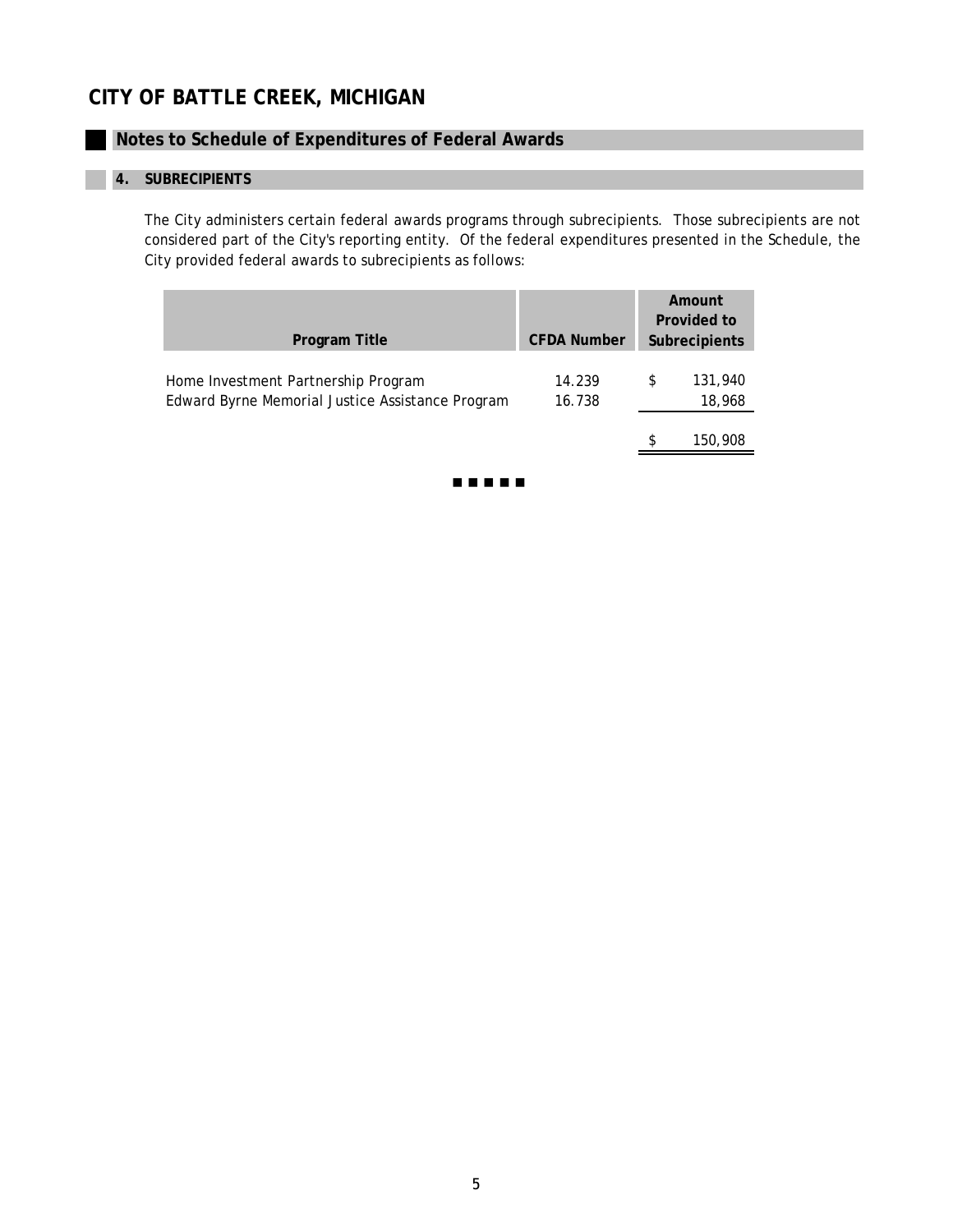

**Rehmann Robson**

675 Robinson Rd. Jackson, MI 49203 Ph: 517.787.6503 Fx: 517.788.8111 rehmann.com

## **INDEPENDENT AUDITORS' REPORT ON INTERNAL CONTROL OVER FINANCIAL REPORTING AND ON COMPLIANCE AND OTHER MATTERS BASED ON AN AUDIT OF FINANCIAL STATEMENTS PERFORMED IN ACCORDANCE WITH** *GOVERNMENT AUDITING STANDARDS*

December 22, 2015

 Honorable Mayor and Members of the City Commission City of Battle Creek, Michigan

We have audited, in accordance with the auditing standards generally accepted in the United States of America and the standards applicable to financial audits contained in *Government Auditing Standards* issued by the Comptroller General of the United States, the financial statements of the governmental activities, the business-type activities, the aggregate discretely presented component units, each major fund, and the aggregate remaining fund information of the *City of Battle Creek, Michigan* (the "City") as of and for the year ended June 30, 2015, and the related notes to the financial statements, which collectively comprise the City's basic financial statements, and have issued our report thereon dated December 22, 2015.

## **Internal Control Over Financial Reporting**

In planning and performing our audit of the financial statements, we considered the City's internal control over financial reporting (internal control) to determine the audit procedures that are appropriate in the circumstances for the purpose of expressing our opinions on the financial statements, but not for the purpose of expressing an opinion on the effectiveness of the City's internal control. Accordingly, we do not express an opinion on the effectiveness of the City's internal control.

A *deficiency in internal control* exists when the design or operation of a control does not allow management or employees, in the normal course of performing their assigned functions, to prevent, or detect and correct misstatements on a timely basis. A *material weakness* is a deficiency, or a combination of deficiencies, in internal control such that there is a reasonable possibility that a material misstatement of the entity's financial statements will not be prevented, or detected and corrected on a timely basis. A *significant deficiency* is a deficiency, or a combination of deficiencies, in internal control that is less severe than a material weakness, yet important enough to merit attention by those charged with governance.

Our consideration of internal control was for the limited purpose described in the first paragraph of this section and was not designed to identify all deficiencies in internal control that might be material weaknesses or significant deficiencies. Given these limitations, during our audit we did not identify any deficiencies in internal control that we consider to be material weaknesses. However, material weaknesses may exist that have not been identified.

Rehmann is an independent member of Nexia International.

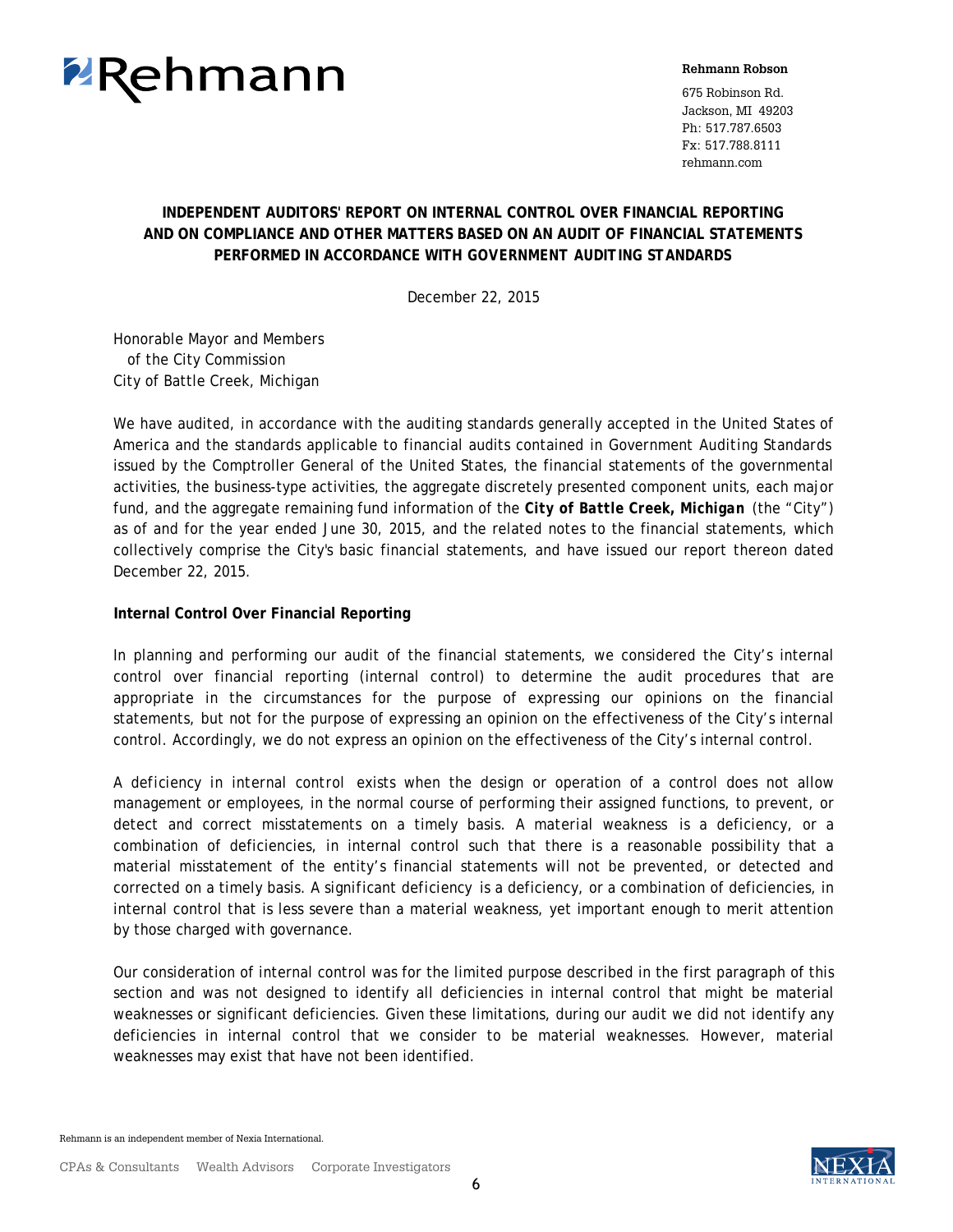### **Compliance and Other Matters**

As part of obtaining reasonable assurance about whether the City's financial statements are free from material misstatement, we performed tests of its compliance with certain provisions of laws, regulations, contracts, and grant agreements, noncompliance with which could have a direct and material effect on the determination of financial statement amounts. However, providing an opinion on compliance with those provisions was not an objective of our audit, and accordingly, we do not express such an opinion. The results of our tests disclosed no instances of noncompliance or other matters that are required to be reported under *Government Auditing Standards.*

### **Purpose of this Report**

The purpose of this report is solely to describe the scope of our testing of internal control and compliance and the results of that testing, and not to provide an opinion on the effectiveness of the City's internal control or on compliance. This report is an integral part of an audit performed in accordance with *Government Auditing Standards* in considering the entity's internal control and compliance. Accordingly, this communication is not suitable for any other purpose.

Rehmann Loham LLC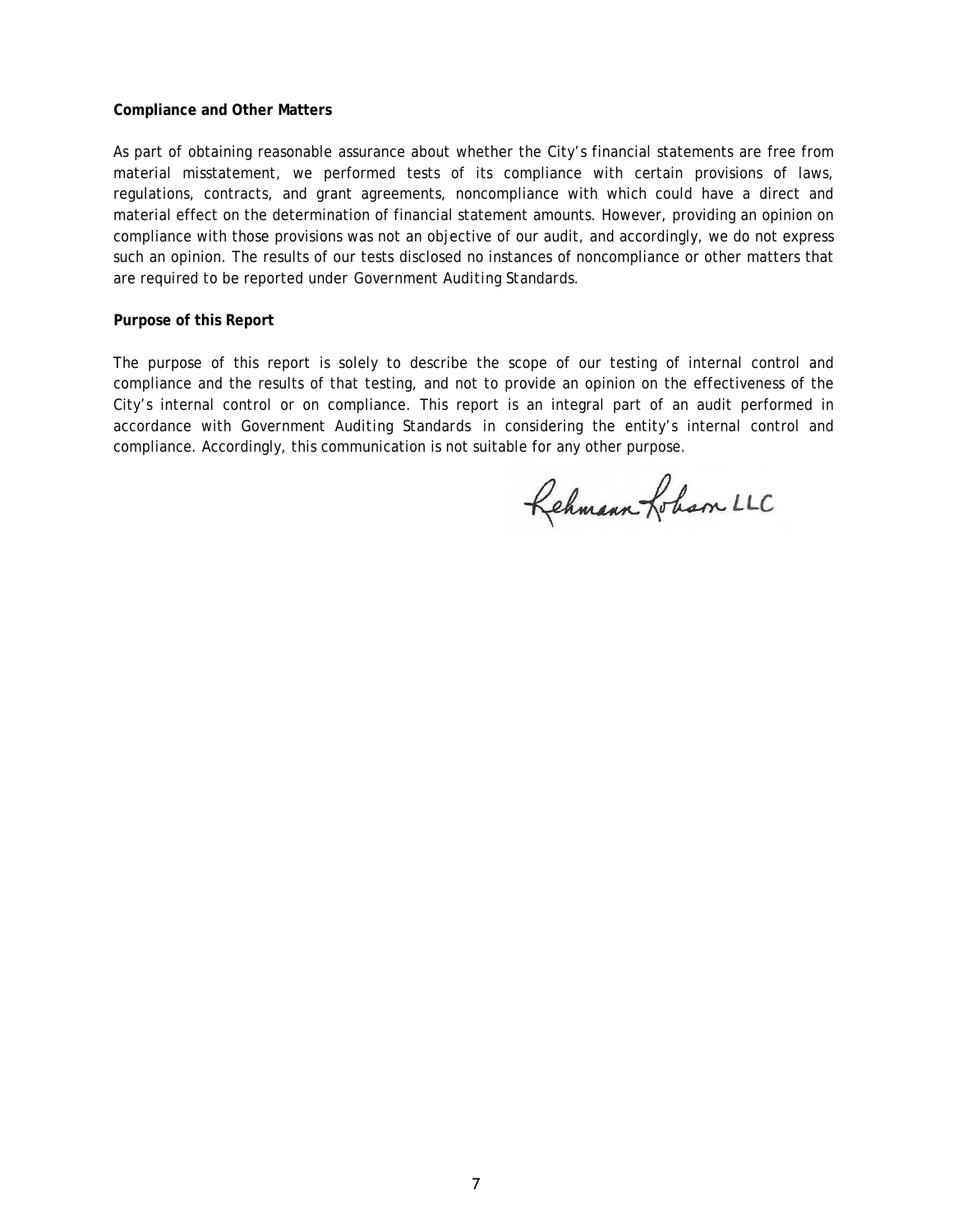

#### **Rehmann Robson**

675 Robinson Rd. Jackson, MI 49203 Ph: 517.787.6503 Fx: 517.788.8111 rehmann.com

## **INDEPENDENT AUDITORS' REPORT ON COMPLIANCE FOR EACH MAJOR FEDERAL PROGRAM AND ON INTERNAL CONTROL OVER COMPLIANCE REQUIRED BY OMB CIRCULAR A-133**

December 22, 2015

 of the City Commission Honorable Mayor and Members City of Battle Creek, Michigan

## **Report on Compliance for Each Major Federal Program**

We have audited the compliance of the *City of Battle Creek, Michigan* (the "City") with the types of compliance requirements described in the *2 CFR 200 Compliance Supplement* that could have a direct and material effect on each of the City's major federal program for the year ended June 30, 2015. The City's major federal program is identified in the summary of auditor's results section of the accompanying schedule of findings and questioned costs.

## *Management's Responsibility*

Management is responsible for compliance with the requirements of laws, regulations, contracts, and grants applicable to its federal programs.

## *Independent Auditors' Responsibility*

Our responsibility is to express an opinion on compliance for each of the City's major federal programs based on our audit of the types of compliance requirements referred to above. We conducted our audit of compliance in accordance with auditing standards generally accepted in the United States of America; the standards applicable to financial audits contained in *Government Auditing Standards* issued by the Comptroller General of the United States; and OMB Circular A-133, *Audits of States, Local Governments, and Non-Profit Organizations.* Those standards and OMB Circular A-133 require that we plan and perform the audit to obtain reasonable assurance about whether noncompliance with the types of compliance requirements referred to above that could have a direct and material effect on a major federal program occurred. An audit includes examining, on a test basis, evidence about the City's compliance with those requirements and performing such other procedures as we considered necessary in the circumstances.

We believe that our audit provides a reasonable basis for our opinion on compliance for each major federal program. However, our audit does not provide a legal determination of the City's compliance.

## *Opinion on Each Major Federal Program*

In our opinion, the City complied, in all material respects, with the types of compliance requirements referred to above that could have a direct and material effect on its major federal program for the year ended June 30, 2015.

Rehmann is an independent member of Nexia International.

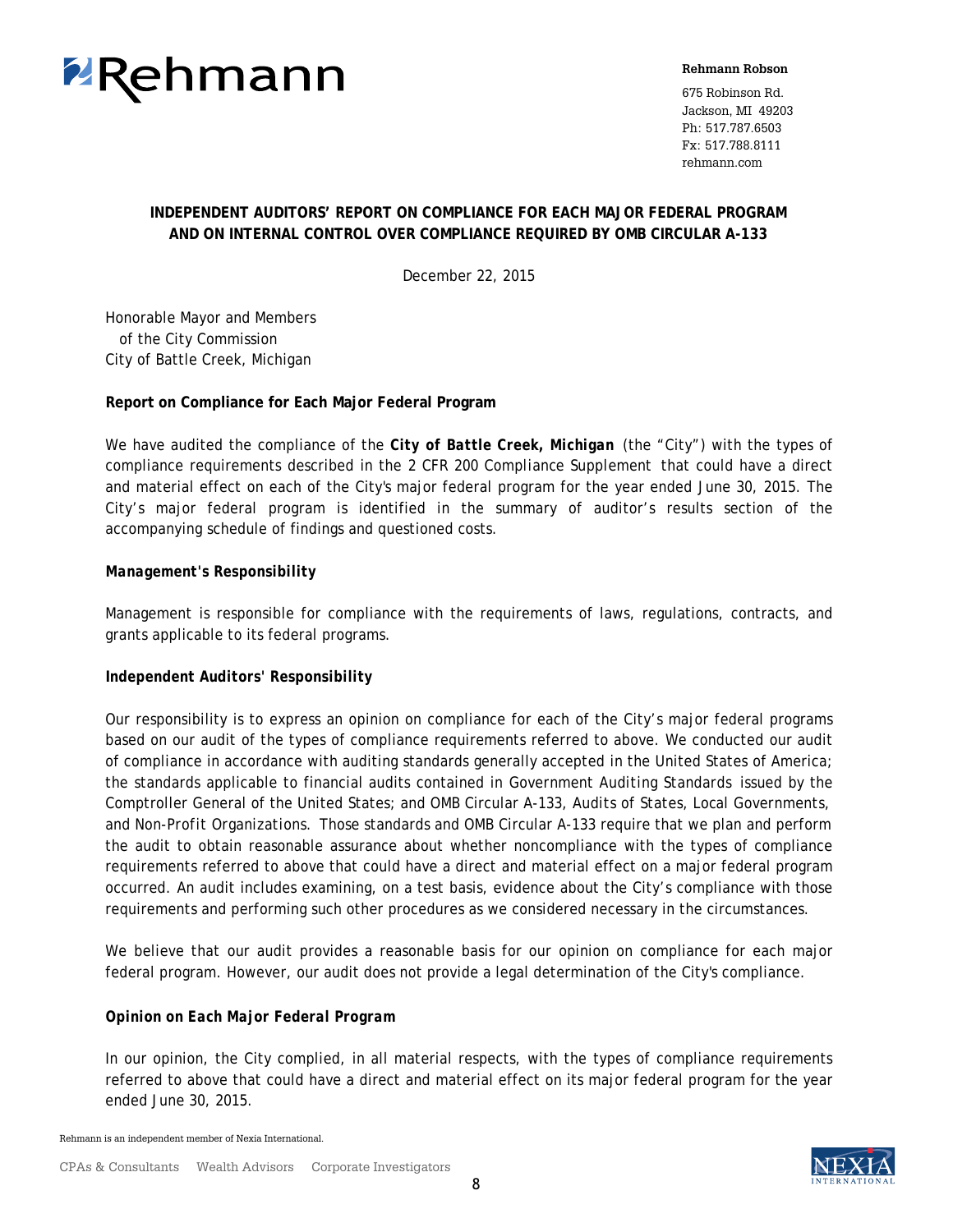### **Report on Internal Control Over Compliance**

Management of the City is responsible for establishing and maintaining effective internal control over compliance with the types of compliance requirements referred to above. In planning and performing our audit of compliance, we considered the City's internal control over compliance with the types of requirements that could have a direct and material effect on each major federal program to determine the auditing procedures that are appropriate in the circumstances for the purpose of expressing an opinion on compliance for the major federal program and to test and report on internal control over compliance in accordance with OMB Circular A-133, but not for the purpose of expressing an opinion on the effectiveness of internal control over compliance. Accordingly, we do not express an opinion on the effectiveness of the City's internal control over compliance.

A *deficiency in internal control over compliance* exists when the design or operation of a control over compliance does not allow management or employees, in the normal course of performing their assigned functions, to prevent, or detect and correct, noncompliance with a type of compliance requirement of a federal program on a timely basis. A *material weakness in internal control over compliance* is a deficiency, or combination of deficiencies, in internal control over compliance, such that there is a reasonable possibility that material noncompliance with a type of compliance requirement of a federal program will not be prevented, or detected and corrected, on a timely basis. A *significant deficiency in internal control over compliance* is a deficiency, or a combination of deficiencies, in internal control over compliance with a type of compliance requirement of a federal program that is less severe that a material weakness in internal control over compliance, yet important enough to merit attention by those charged with governance.

Our consideration of internal control over compliance was for the limited purpose described in the first paragraph of this section and was not designed to identify all deficiencies in internal control over compliance that might be material weaknesses or significant deficiencies. We did not identify any deficiencies in internal control over compliance that we consider to be material weaknesses. However, material weaknesses may exist that have not been identified.

## *Purpose of this Report*

The purpose of this report on internal control over compliance is solely to describe the scope of our testing of internal control over compliance and the results of that testing based on the requirements of OMB Circular A-133. Accordingly, this report is not suitable for any other purpose.

Rehmann Lobson LLC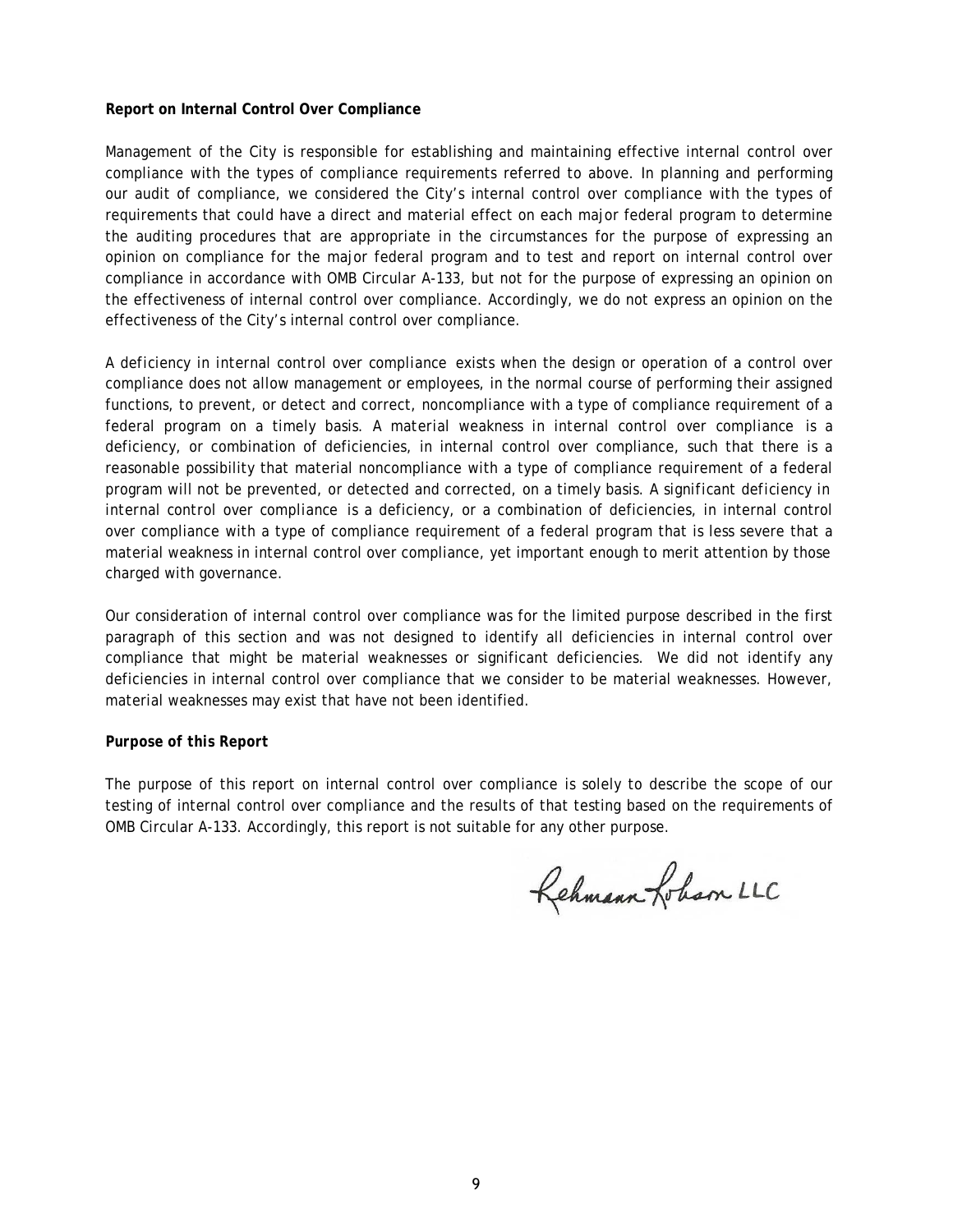For the Year Ended June 30, 2015

**Schedule of Findings and Questioned Costs**

|                                                                                                                        | SECTION I - SUMMARY OF AUDITORS' RESULTS       |               |                     |
|------------------------------------------------------------------------------------------------------------------------|------------------------------------------------|---------------|---------------------|
| <b>Financial Statements</b>                                                                                            |                                                |               |                     |
| Type of auditors' report issued:                                                                                       |                                                | Unmodified    |                     |
| Internal control over financial reporting:                                                                             |                                                |               |                     |
| Material weakness(es) identified?                                                                                      |                                                | yes           | X<br>no             |
|                                                                                                                        | Significant deficiency(ies) identified?        | yes           | none reported<br>X. |
| noted?                                                                                                                 | Noncompliance material to financial statements | yes           | X —<br>no           |
| <b>Federal Awards</b>                                                                                                  |                                                |               |                     |
| Internal control over major programs:                                                                                  |                                                |               |                     |
| Material weakness(es) identified?                                                                                      |                                                | yes           | X.<br>no            |
|                                                                                                                        | Significant deficiency(ies) identified?        | yes           | none reported<br>X  |
| for major programs:                                                                                                    | Type of auditors' report issued on compliance  | Unmodified    |                     |
| Any audit findings disclosed that are required<br>to be reported in accordance with<br>Circular A-133, Section 510(a)? |                                                | yes           | X<br>no             |
| Identification of major programs:                                                                                      |                                                |               |                     |
| <b>CFDA Number</b>                                                                                                     | Name of Federal Program or Cluster             |               |                     |
| 20.507 and 20.526                                                                                                      | <b>Federal Transit Cluster</b>                 |               |                     |
| Dollar threshold used to distinguish                                                                                   | between Type A and Type B programs:            | 300,000<br>\$ |                     |
| Auditee qualified as low-risk auditee?                                                                                 |                                                | X<br>yes      | no                  |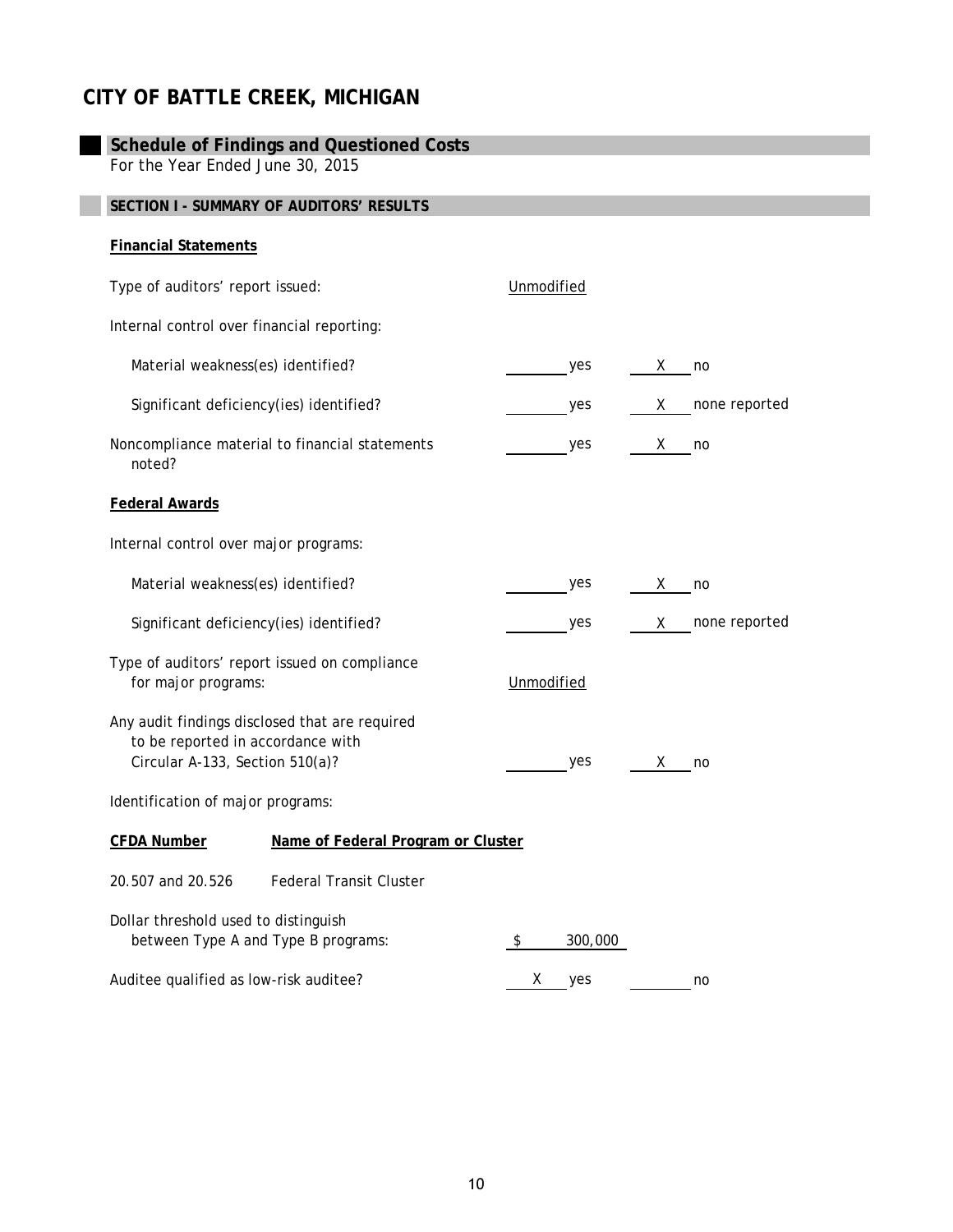## **Schedule of Findings and Questioned Costs**

For the Year Ended June 30, 2015

## **SECTION II – FINANCIAL STATEMENT FINDINGS**

None reported.

## **SECTION III – FEDERAL AWARD FINDINGS AND QUESTIONED COSTS**

None reported.

.....